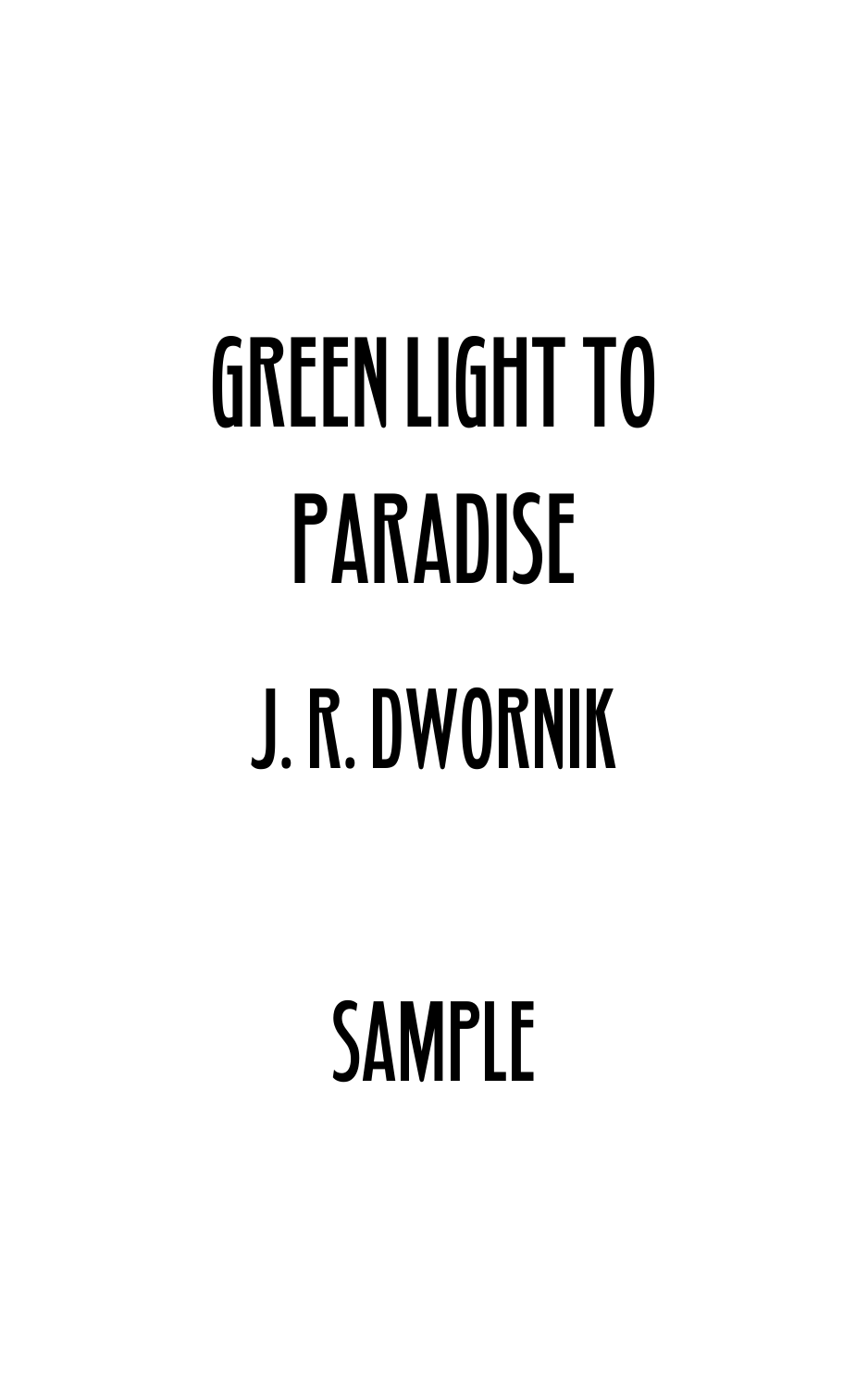It started in a club filled with smoke, thumping music and It started in a club filled with smoke, thumping music and flashing lights. Kali had never been overly fond of clubs to begin with. She enjoyed the music, and there was something magical about being in a room so filled with moving bodies that they pressed in on each other regularly in time to the music, but she would always have some kind of accident that would ruin the evening for her and often many of the other patrons. She was a jinx.

She turned away from the dancing people, her long ponytail swaying behind her head before it settled between her shoulder blades while she glanced up at the TV. A flashy music video was playing with scantily-dressed dancers showing off more body than any vocal proficiency. The song was terrible, but to the delight of the crowd it had a good dance beat.

"Hey, great song, eh?"

Kali registered that the voice was talking to her distantly. She turned and looked at the man who had settled into the bar stool next to her, unsurprised by his tousled brown hair or his red-rimmed eyes. The drink in his hand was nearly full, but it clearly wasn't his first one.

"Not bad," she yelled back over the noise. "I prefer something with more depth of sound."

"Yeah, great sound!"

Communication in such places was understandably sacrificed for the thrill of pounding dance beats.

"We should hang out together." At least she hoped that was what he said to her. She was trying not to look at the idiot and she missed the key word of the sentence. He may have just told her 'we should get take-out together' or 'we should make out together.' He may have even suggested 'we should suicide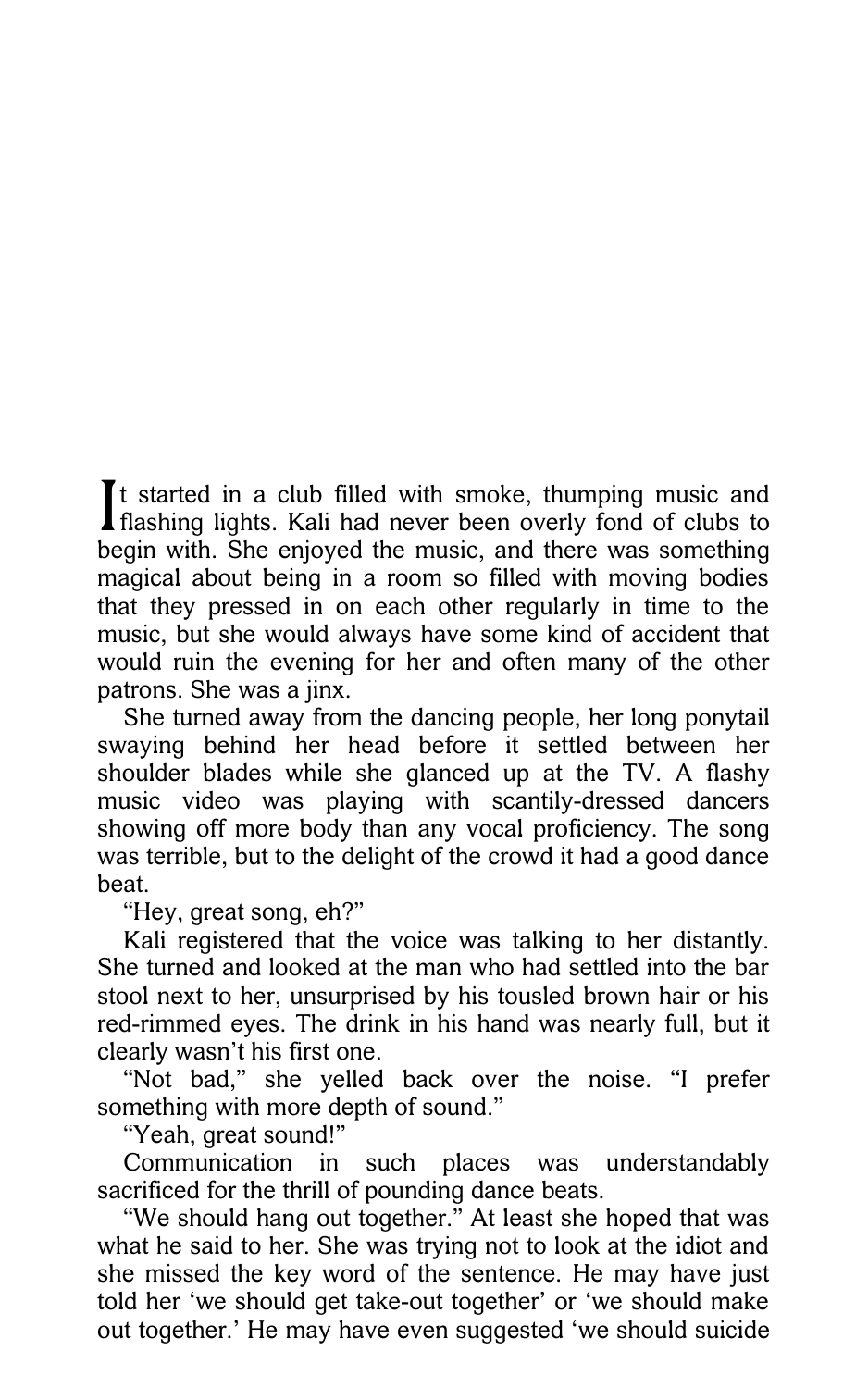together' but she somehow doubted the happy moron would suggest something as morose as joint suicide.

"Uh-huh," Kali answered unenthusiastically. She looked about the moving crowd of dancers for familiar faces in the crowd but failed to see anybody she knew. What she saw were happy people, all so carefree and letting everything go. It was frustrating that she couldn't feel so free. This was no more her world than the one she spent the daylight hours in.

"Do you want to go back to my place later?"

Kali rolled her eyes. This one thought highly of himself, she thought with some amusement. She didn't bother to respond to him and instead took another sip of her drink. It wasn't particularly good beer, being that it was slightly watered down, but it was available and it made it impossible to answer for a few moments longer.

Her companion put his hand on her leg. She nearly jumped at the unexpected and unwanted physical contact. She met his glassy-eyed stare with a dark glare of her own. Perhaps she needed to be less subtle with this one. "Take your hand off my leg before I break your arm."

The hand was removed, but he slid it down off her knee rather than remove it cleanly. "Relax, relax! I'm not that kind of guy."

Kali was going to respond as to what kind of guy she thought he was, but her beer exploded into a wet mass of amber fluid and broken glass even as she opened her mouth to let him have it. She sat still for a moment, looking at her hand accusingly.

"Whoa!" was all the guy could respond. Kali studied his startled features and then those of the crowd nearest her, who were suddenly interested in her quiet seat. She noted that an employee was already trying to get to her with a broom in hand and a scowl on his face.

"Well, I think I've had enough fun for one night," she said to no one in particular. It was always best to leave before the bouncers saw reason to escort you to the door. A broken glass was nothing to get worked up over, but if she already lost control once tonight, it might happen again. It was a sign that she was already too tense and needed to go home and decompress. Besides, her pants were wet and she smelled of that beer she had been pretending to enjoy.

Kali passed by her companion without another word or look. She was aware that he was watching her. She wondered if he understood what he had just witnessed. So far she'd been lucky enough to escape notice. Humankind had a rather dim view of those with curses like her.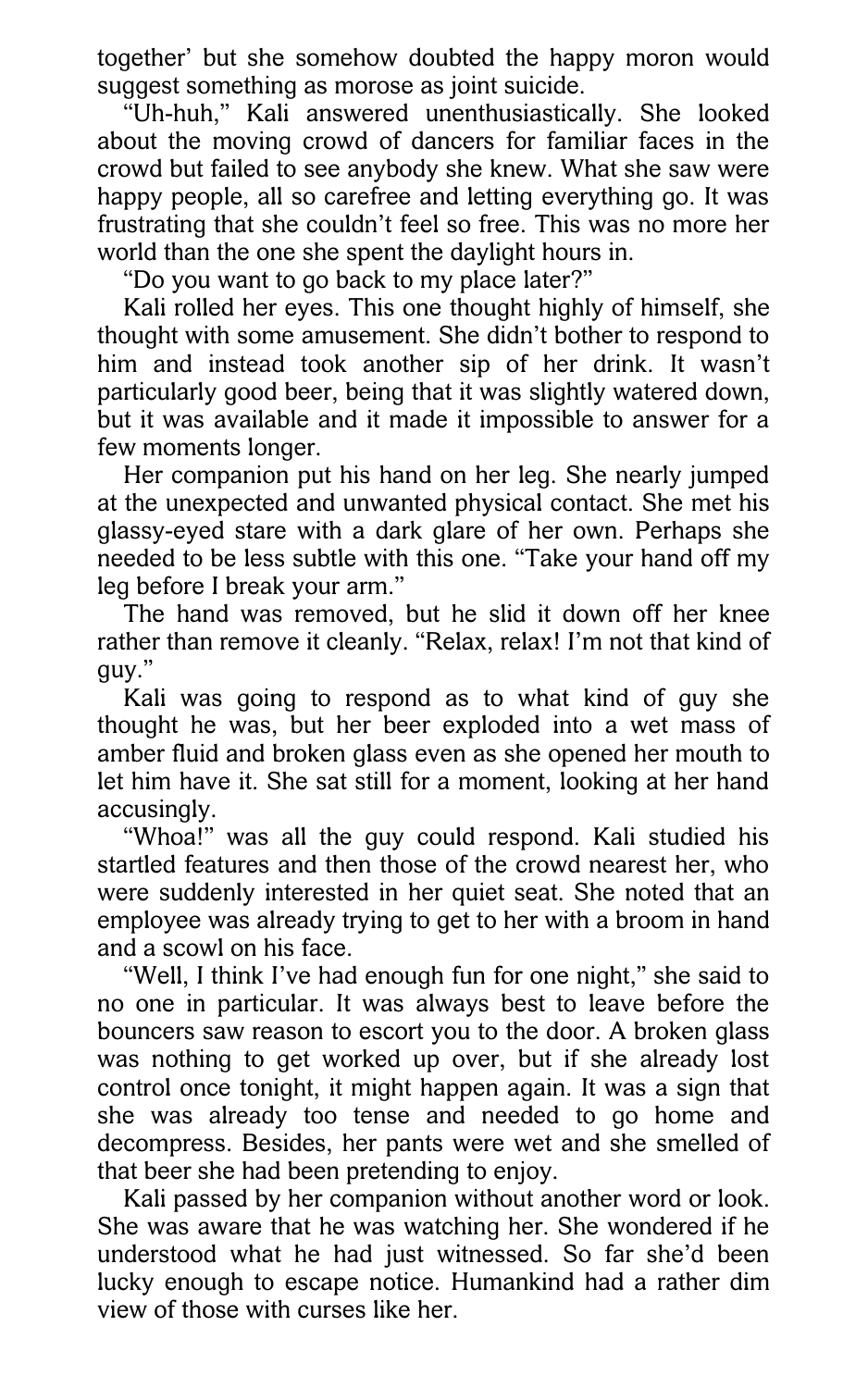Kali nodded to the bouncer on the way out, aware that he was watching her carefully, but not with the look of intimidation he would reserve for a known troublemaker. This was the look of confusion and concern. "Hey Tails, did he cause you any trouble?" the big guy asked. His calm disposition and smooth accent were unexpected of a man that large.

Shaking her head, she answered, "No, it's okay. I'd just like to go home." She didn't much care for his nickname for her, but this bouncer had seen her and her long hair before. He clearly created mental names to help him remember people.

"Do you want me to call you a cab?"

"I think I'd like to walk for a bit," Kali answered. The bouncer put his arm in front of her, blocking her path. She looked up into his eyes, tilting her head upward to the man clearly more than a foot taller than her more average size. Despite the tattoos and tough appearance, there was a look of concern on his face that was strangely comforting.

"Miss, this is hardly the part of town you want to wander through alone."

"I'll be okay, thanks."

She had to stare into his eyes a moment longer before he accepted her response. He nodded reluctantly and let his arm fall to his side. "You be careful."

She only nodded in answer. What more could she say anyway? No words would make him believe her. So she stepped by him into the street. If he knew who she really was, he would never have let her past.

The city was a depressing place consisting of towering buildings of ancient brick, concrete and glass, surrounded by gardens of asphalt and streetlights. It had rained while she was inside. Now everything had that damp sheen of moisture that reflected a slight shine yet swallowed much of the light. The dampness also gave the cooling evening air a bite that made Kali shudder.

This part of the city was on the edge of the old quarter. Here the decay that infected the city was evident, but civilization still maintained its tenuous hold. The lights still worked, the buildings still seemed maintained, but if one looked closely the signs were clear. There were boarded-up windows in the building across the street. The one next to it had a new door, but chunks of the brickwork around the main entrance were missing. There were a few people in the streets, although they spoke in hushed tones and hurried past the homeless who huddled beneath the streetlights.

Even the homeless stayed out of the true darkness of the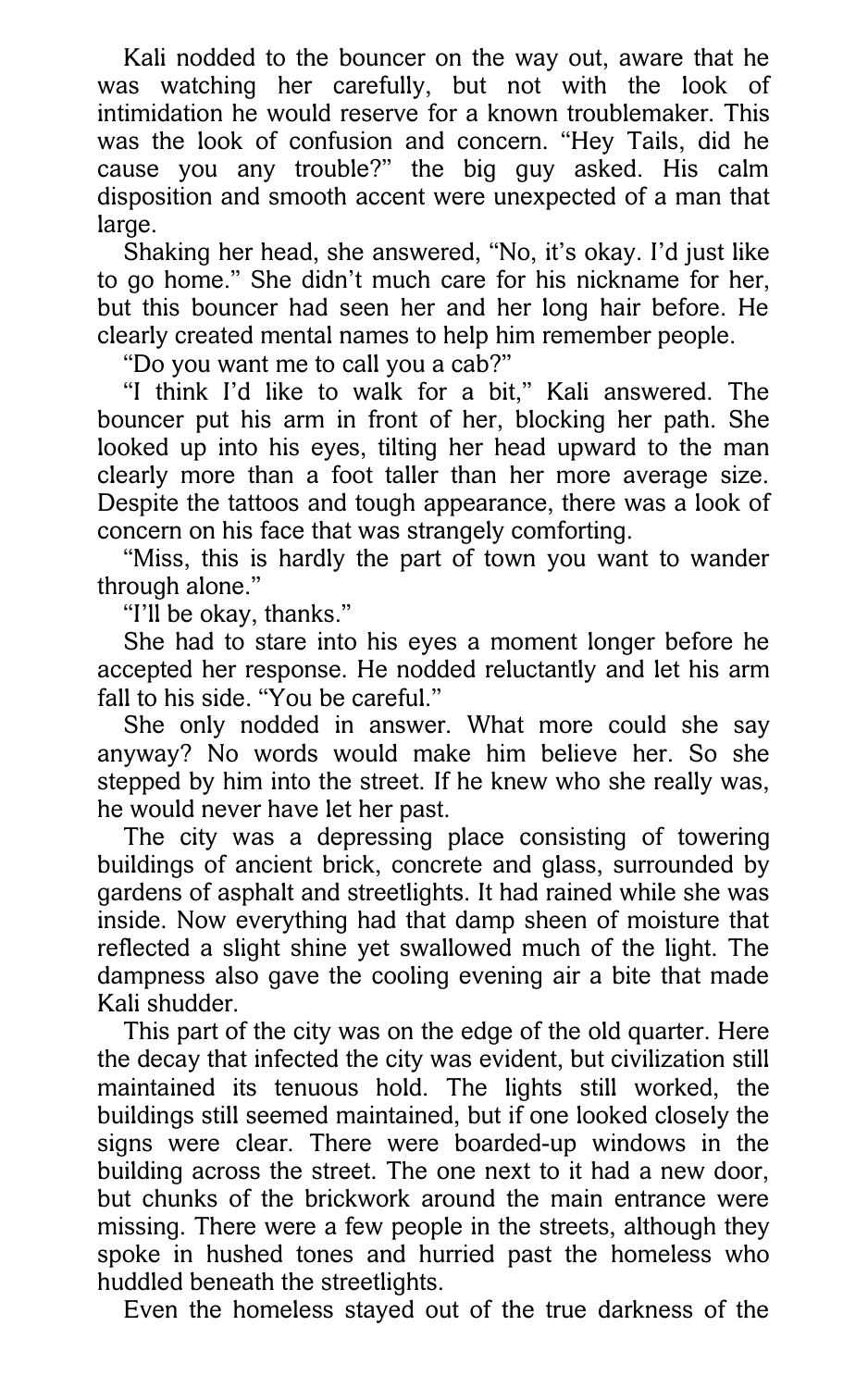alleyways. Sometimes the monsters from the old city ventured this far.

Despite the dangers, Kali chose this area for her escape for a reason. Here nobody cared who she was. Here she would not darken her father's name further and she needn't worry about the media.

Here she was anonymous.

Sighing, Kali began walking down the street toward the main intersection. It would be easier to get a cab there that would return her to reality. It would not be as easy as finding one from the city core to take her this far out, but then it never was.

She thought back to the club and wondered again if the young man had seen her secret. She watched her hand as she squeezed it into a fist, noting one knuckle that sparked a greenish light as it popped. Some monsters, she thought darkly, could live uptown with the rich folk.

She was learning to contain monsters and magic, and yet she was infected by the very powers that threatened the city. She really was a jinx.

Feeling a wave of revulsion of her curse, Kali vented. She let the power within her burn brightly before she formed a small green ball of shifting light no bigger than a gum ball within the palm of her hand. It wasn't even a pretty shade of green. She threw it, hard, aiming for the trash bin on the far side of the street.

Unfortunately, she missed. Kali winced as the green light struck the side of a three-storey building that still had a few glass windows left. She tensed as the light was absorbed into the concrete, but only the sounds of the night followed.

She allowed herself a moment of relief at the magic misfire.

A hand slapped down on her shoulder and tightened with a firm grip. "Hey Tails," said the familiar voice of the bouncer from the club. Kali turned and looked up once more. This time he wasn't so friendly-looking. "What the hell was that?"

At that moment Kali learned that she had not misfired at all. There was a creaking sound, a strange crack and the sound of glass breaking. Kali and the bouncer both looked to the building together, just in time to see the three-storey structure collapse in on itself. Brickwork fell, support members toppled and surrounding homes disappeared into a rising dust cloud. A few bricks even landed in the street near where they stood, one sliding to a stop at her feet.

And then silence. The building had collapsed in on itself, leaving nothing more than a pile of rubble at the side of the street. It looked like a wrecking ball had targeted one building